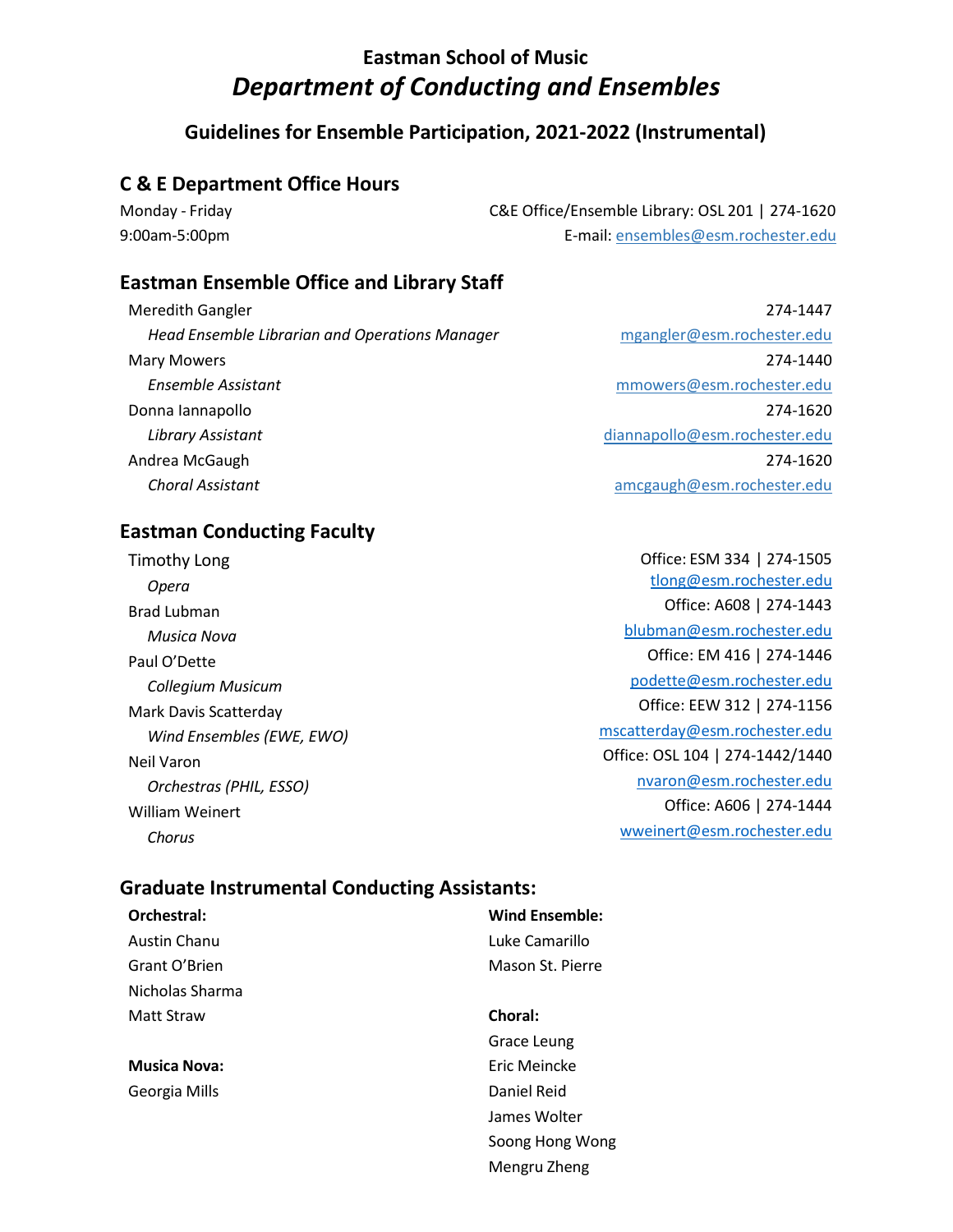# **Means of Communication:**

#### **Conducting and Ensembles Websites:**

- Main Reference Page[: http://www.esm.rochester.edu/ensembles/guide](http://www.esm.rochester.edu/ensembles/guide)
- Concert Schedule:<http://www.esm.rochester.edu/ensembles/concerts/>
- Rehearsal Schedule[: http://www.esm.rochester.edu/ensembles/rehearsals/](http://www.esm.rochester.edu/ensembles/rehearsals/)
- Personnel Assignments:<https://www.esm.rochester.edu/ensembles/rotations/>
- Guidelines/Syllabus:<http://www.esm.rochester.edu/ensembles/guidelines/>

#### **Information Boards:**

 In addition to the website, weekly rehearsal schedules are posted on bulletin board to the right of the Welcome Center by the mailboxes AND outside the Conducting and Ensembles Office/Ensemble Library (OSL 201).

### **\*\*CHECK REHEARSAL SCHEDULE DAILY FOR POSSIBLE CHANGES IN ORDER OR LOCATION\*\***

#### **Email:**

 A student's University assigned student email account is the Eastman School of Music's official means of communication. Students are responsible for all information sent to them via their University of Rochester email account.

#### *Ensemble: Day: Time:* Eastman School Symphony Orchestra (ESSO) MWF 1:45-3:25pm Eastman Philharmonia (PHIL) MWF 3:45-5:25pm Eastman Wind Orchestra (EWO) MWF 1:45-3:25pm Eastman Wind Ensemble (EWE) Musica Nova (MN) Opera Orchestra MWF MWF MWF 3:45-5:25pm 1:45-3:25pm 3:45-5:25pm

### **Rehearsal Schedules and Policies:**

*\*Some rehearsals outside the primary class time will occur. Students are expected to be available to rehearse during the additional rehearsal times/days listed on the Concert Schedule:* <http://www.esm.rochester.edu/ensembles/concerts/>

- Students are expected to be available to rehearse during all scheduled rehearsal days, from the first day of classes each semester to the last. Students should not schedule other obligations (e.g. lessons, chamber coachings) during times ensembles are scheduled to rehearse.
- Weekly rehearsal schedule is posted on the Ensemble website, the Lowry Hall board, and Conducting and Ensembles/Ensemble Library board (outside OSL 201)
- Students are required to arrive no later than **10 minutes** prior to start of their rehearsal
- Any student not in seat when tuning begins will be considered **LATE**
- Professional behavior dictates that all cell phones must be turned off upon entering the rehearsal space and must remain off for the duration of the rehearsal.
- Students may not leave in the midst of a rehearsal unless there is an emergency
- Water is the only beverage permitted in rehearsal spaces. Food is not permitted.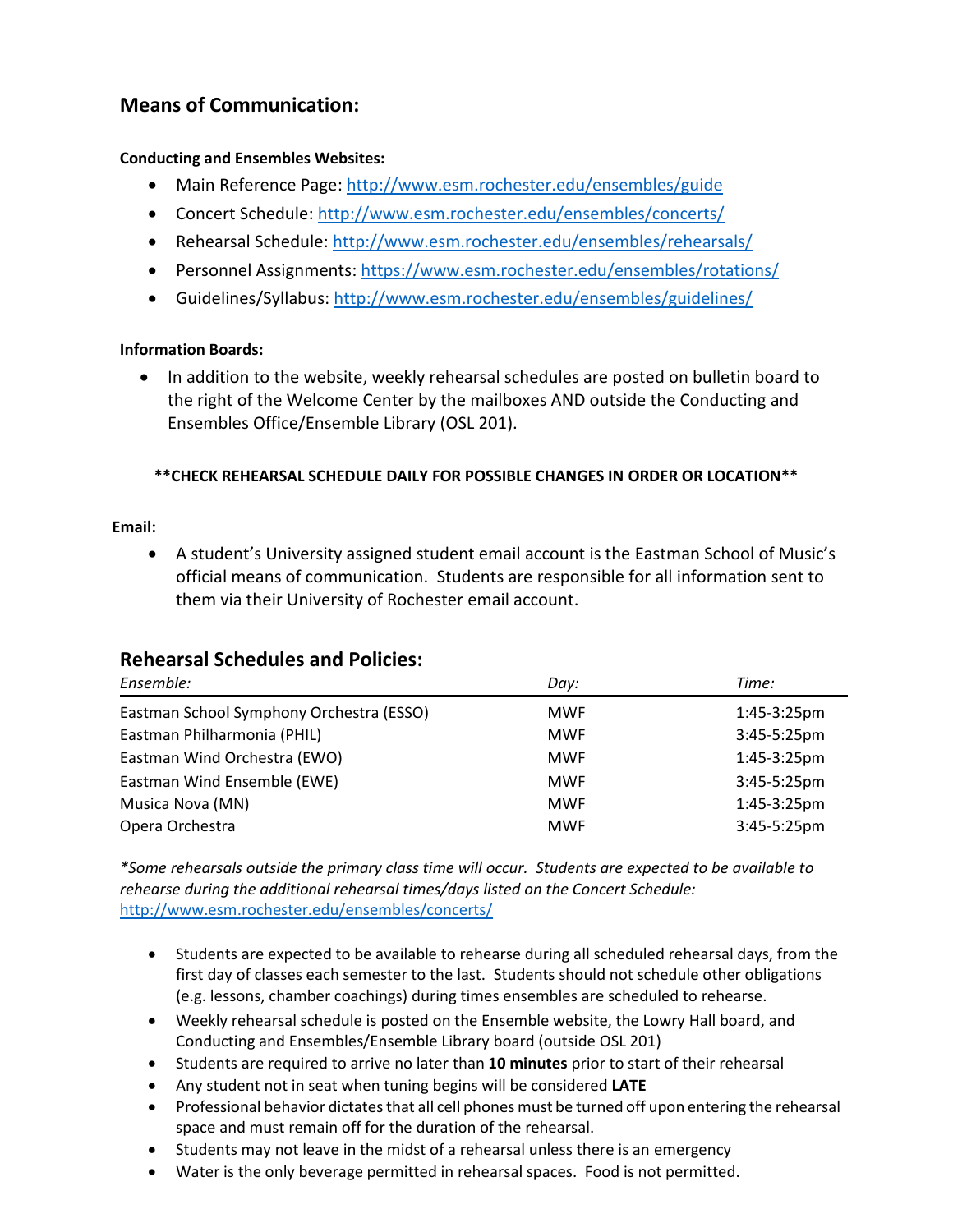### **Concert Policies:**

- \*\*\*CALL for all concerts is 30 minutes prior to concert start this applies to ALL performers, regardless of which pieces musician performing on
- All concerts, unless otherwise noted, will begin at 7:30pm (call is 7:00pm)

#### **Concert Dress:**

 Black ankle-length dress with long sleeves and modest neckline, or long skirt or dress pants with long-sleeved blouse or shirt with modest neckline. Black stockings and black dress shoes are also required. (Please avoid open-toed shoes)

#### **-OR-**

Black tuxedo with tails, white vest, white bow tie, black shoes and socks.

### **Auditions:**

- Auditions for ensembles are required for string students. Auditions are held in two rounds. The first round serves as a general assessment of the musician. Students who advance to the second round may be considered for Principal positions.
- Auditions consist of the preparation of standard excerpts.
- Wind, Brass, Percussion and Harp students' ensemble assignments are determined by the studio faculty based on instrumentation needs. Some studios hold auditions.

### **Seating Assignments:**

- **Strings:** Assignments are determined through audition as well as past performance in orchestra in terms of discipline, preparation, and general attitude. String seating is rotated per concert cycle.
- **Winds/Brass/Percussion/Harp:** Assignments are determined by studio faculty based on instrumentation requirements. Assignments are rotated per concert.
- **Musica Nova:** All students may be considered for rotations in Musica Nova. Students especially interested in performing with this ensemble should contact Brad Lubman or the Ensemble Library.
- **Other:** Students may be assigned to ensembles outside their regular "lower" or "upper" rotation class registration (e.g. upper rotation players may be assigned to Musica Nova, or lower rotation players may be assigned to Opera)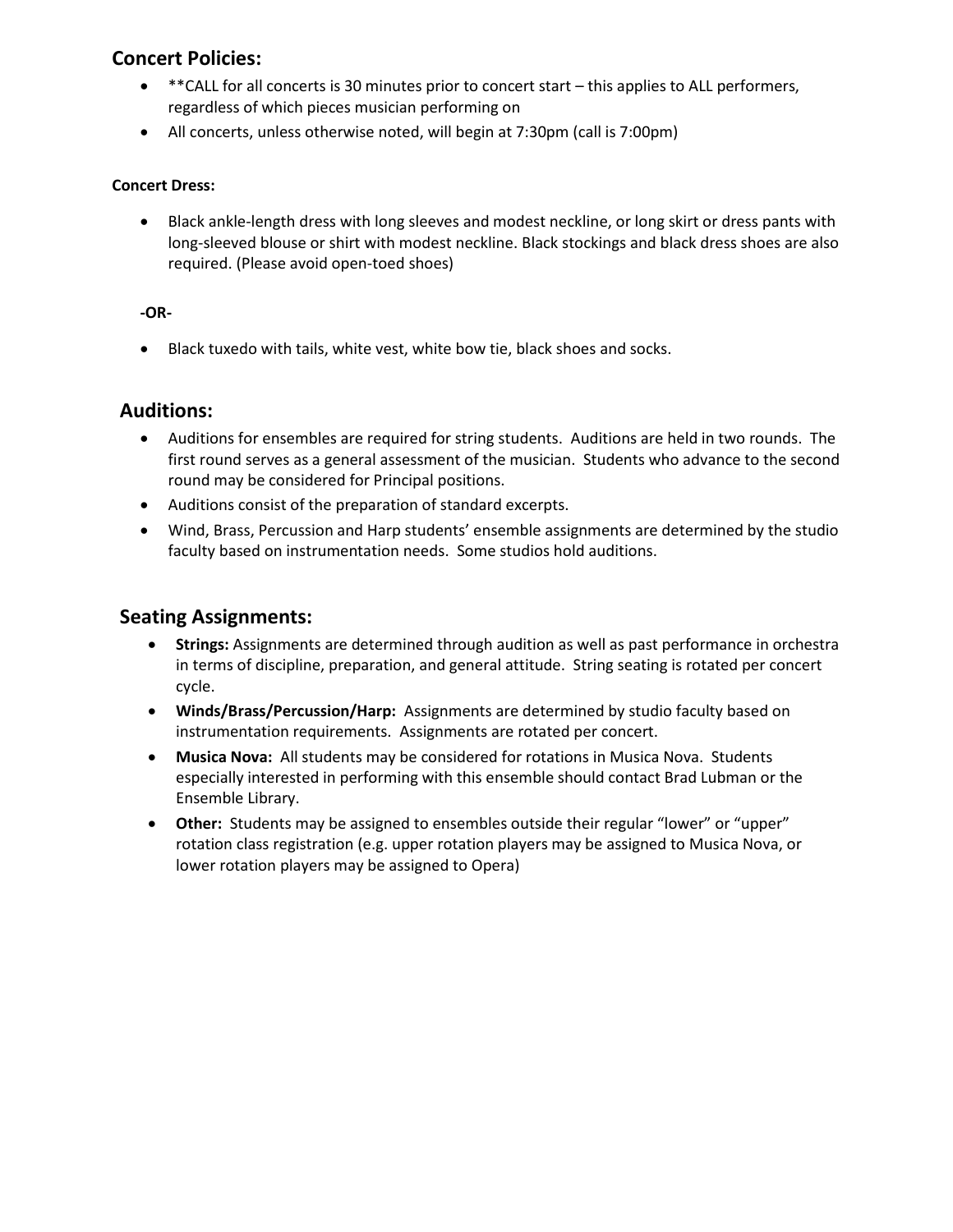### **Music Distribution:**

- Parts will be available for pickup at the Ensemble Library, in advance of first rehearsals
- Music is checked out for the duration of each concert cycle and left in a drop box following each concert. Folders must also be returned after each concert.
- After a music folder is picked up, students are responsible for bringing parts to all rehearsals/concerts
- String students will receive one folder per stand. Outside string players will be responsible for the folder and original parts. Inside string players can access practice copies at this website: **[https://www.esm.rochester.edu/ensembles/practice\\_parts/.](https://www.esm.rochester.edu/ensembles/practice_parts/)** Hard copies of practice parts may be requested if preferred.
- Each Wind/Brass/Percussion/Harp student will receive all assigned parts for current concert in one folder.

Students are responsible for all assigned music. Duplicate parts are **NOT** always available. **Cost of lost or damaged parts or folders, or of late return of rented music, will be charged to student's term bill at the end of each semester.**

### **Health and Public Safety Guidelines: 2021-2022 Academic Year**

*(All health guidelines subject to change at any time)*

- Masks must be worn at all times while in the ESM buildings, including during rehearsals. Wind players can wear masks with a slit that allows for contact with their instrument. Wind masks should only be worn while sitting in rehearsal/performance seat. A full-coverage mask should be worn while moving about the room.
- Brass players must empty condensation into a container, so that condensation is not emptied directly onto the floor.
- Wind and brass players are required to use bell covers.

### **Attendance and Absence Policies:**

Students participating in Eastman ensembles are required to attend every rehearsal and performance for which they are assigned. **Students are expected to be available for all concert cycles, and all rehearsal/performance dates within each cycle.** Requests for excused absences will be considered on a case-by-case basis, not guaranteed. Requests for absence from a rehearsal must be filed with the Conducting and Ensembles Department, along with other Eastman School of Music offices when appropriate, depending on the reason for absence.

- All requests for excused absences must be emailed to [ensembles@esm.rochester.edu](mailto:ensembles@esm.rochester.edu)
- In email of request, students must include the date(s) of anticipated absence, along with a detailed explanation of why the excused absence is being requested
- If a student is not able to attend a dress rehearsal, that student may be removed from the concert
- **Excused absence requests for professional engagements:**
	- $\circ$  If a student needs to request an excused absence for professional reasons such as an audition, the student must notify the Conducting and Ensembles Department, in writing, at least **3 weeks** in advance of the proposed absence (More advanced notice is always welcome!!!!)
	- o **No more than 2 excused absences will be granted** per semester for professional or personal engagements
	- o **No absence requests will be granted** during the final 3 rehearsals prior to a performance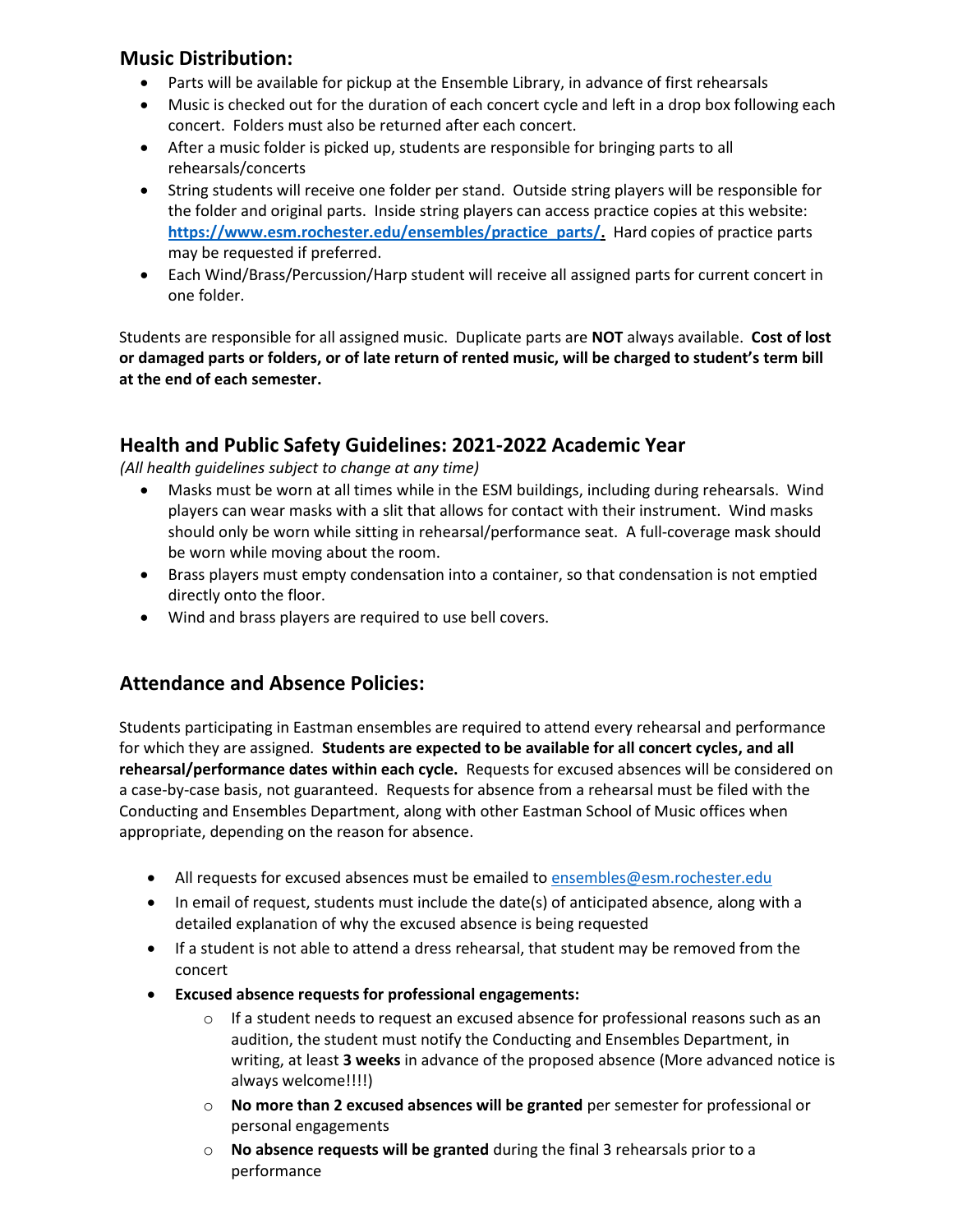#### **Excused absence requests for health reasons or other last-minute emergencies:**

- $\circ$  When a student is ill or injured unexpectedly, the student should send an email message no later than **1 hour** prior to the beginning of rehearsal to [ensembles@esm.rochester.edu](mailto:ensembles@esm.rochester.edu)
- $\circ$  If a student expects to miss more than one rehearsal during a cycle for health reasons, a doctor's note must be provided
- $\circ$  If a student must miss more than 2 rehearsals due to health reasons, that student may be removed from the concert cycle
- **Substitute player policy:**
	- o Whether an absence is for professional or last-minute health reasons, students must make provisions for music to be at the missed rehearsal
	- o Wind/Brass/Percussion/Harp players must provide a reliable substitute to cover their assigned part
	- o String players may be asked to provide a substitute if the work being rehearsed involves smaller section sizes (generally if the stand count is 5-5-4-3-2 or less)
	- $\circ$  It is the absent student's responsibility to provide the substitute with the proper time and location of the rehearsal AND to inform the Ensemble Operations Manager (Meredith Gangler) of the name and email of the substitute
- **Conflicts within ESM ensembles:**
	- $\circ$  When a student is involved in more than one performing ensemble simultaneously (i.e. EWE and PHIL), the Ensemble Office will inform the student which rehearsal to attend. The student should provide a substitute player for the other rehearsal.

#### **Extended Absences:**

Extended absence due to injury or health issues must be documented by University Health Services (UHS) and the Eastman Office of Academic Affairs (located in 110 ESM). Absence/accommodation requests made for reasons of personal injury must be made to University Health Services (UHS) (**do also notify the C & E department**). UHS will provide the student with an evaluation, individual treatment plan, and, if necessary, written short-term accommodations (Statement of Health). It is the student's responsibility to give copies of the "Statement of Health" form directly to the Office of Academic Affairs. Upon receipt of the "Statement of Health" form, the Office of Academic Affairs will notify all relevant faculty and Meredith Gangler, the Ensemble Operations Manager.

 For more information concerning short-term physical injury, visit the Academic Affairs website at **[https://www.esm.rochester.edu/academic-affairs/esmstudents/short-term-injury-or](https://www.esm.rochester.edu/academic-affairs/esmstudents/short-term-injury-or-illness/)[illness/](https://www.esm.rochester.edu/academic-affairs/esmstudents/short-term-injury-or-illness/)**

Timely reporting will help students avoid penalties due to absence from rehearsals or concerts. *All unplanned absences or late arrivals, to be considered for an excused absence by a conductor or Ensemble Operations Manager, MUST be followed up with an email within one day of the absence or late arrival.*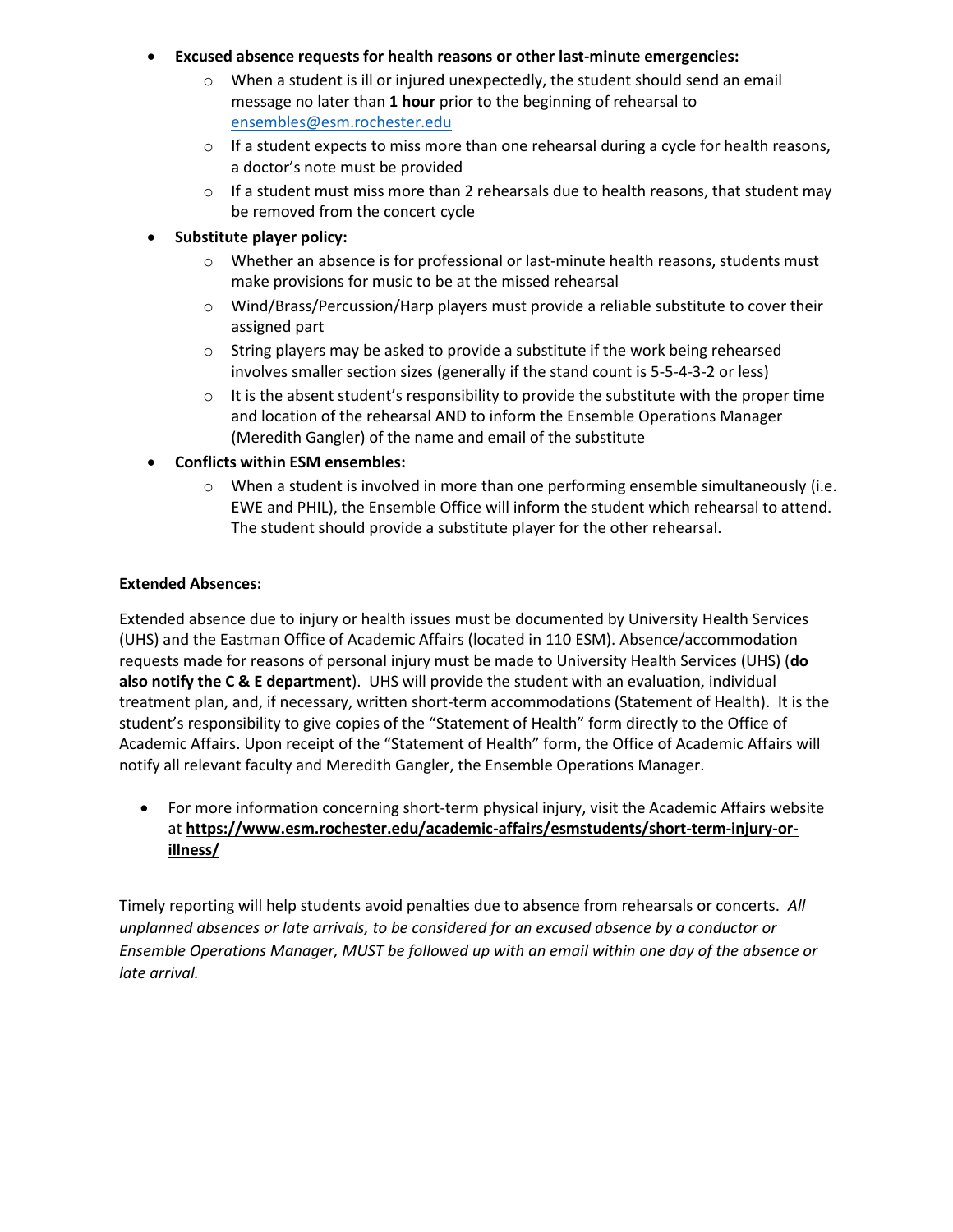## **Grading Policies:**

Ensemble grades are based on attendance, attitude, and preparation. Students begin each semester with the grade of "A". Students are required and expected to perform to the utmost of their ability, displaying a professional attitude in rehearsals and concerts. If a student has not sufficiently prepared the required music, this will be reflected in a lowered grade.

#### **Attendance component of grading system:**

The ensemble grading scale will observe the following attendance guidelines:

- Unexcused late arrivals will result in the reduction of 1/2 of a grade
- Unexcused absences will result in the reduction of a full grade
- Failure to secure a substitute player when required will result in the reduction of 1/2 of a grade
- **Excused absences will not be granted for dress rehearsals or concerts**, with the exception of illness or family emergency. A missed dress rehearsal or concert will result in an incomplete or failure of the course, unless the absence is documented and approved.
- Substitutes will not be allowed during the last three rehearsals (including Dress) prior to a performance

#### **Grading Scale:**

- $\bullet$  1 unexcused absence = B
- $\bullet$  2 unexcused absences = C
- $\bullet$  3 unexcused absences = D
- $\bullet$  4 unexcused absences = F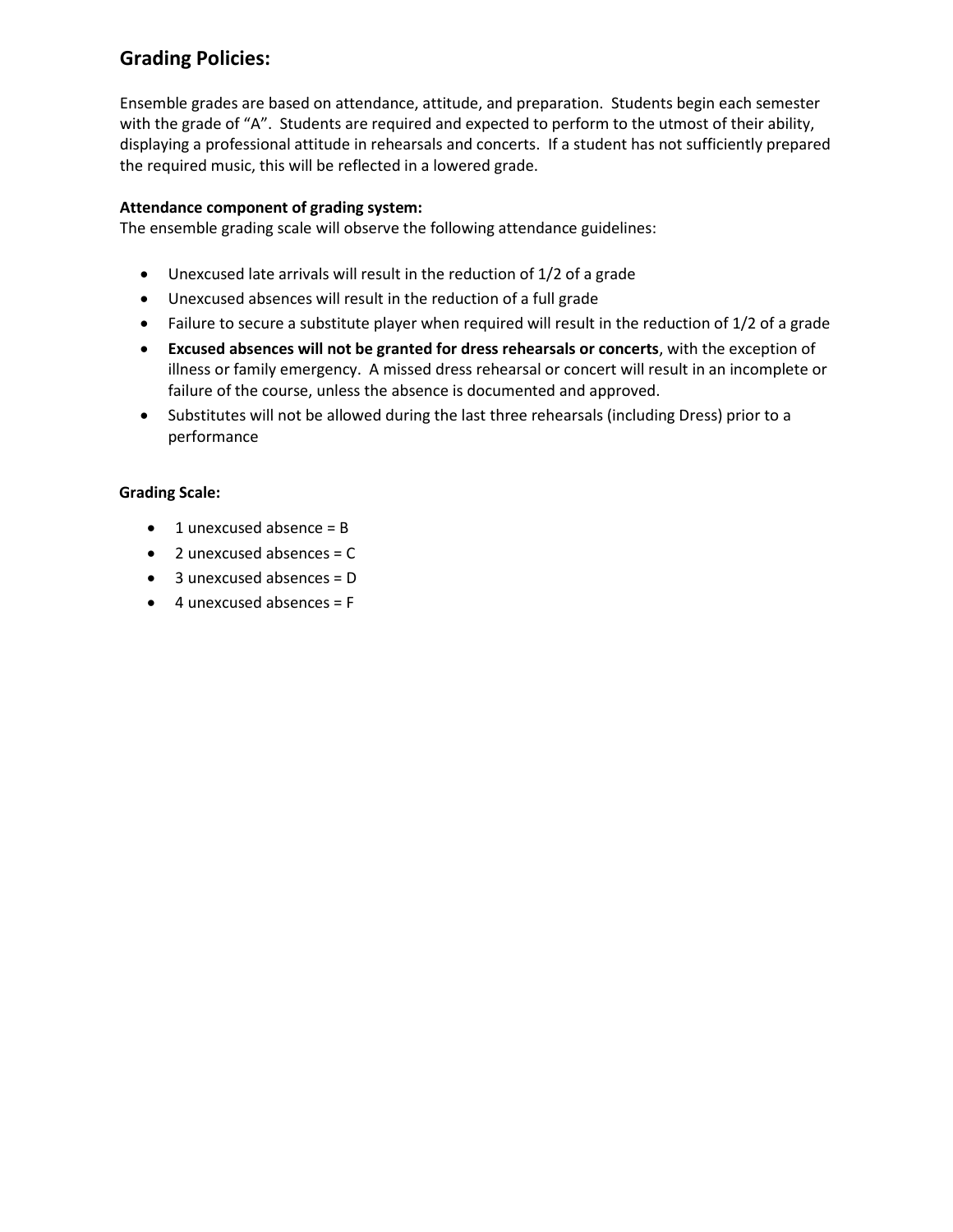#### **Fall 2021 Concerts:** *(Spring 2022 dates to be announced)*

# **Cycle 1**

| Monday, September 13, Kodak      | EWE         |
|----------------------------------|-------------|
| Wednesday, September 15, Kodak   | EWO         |
| Monday, September 20, Kodak      | ESSO/PHIL   |
| Thursday, September 23, Kilbourn | Musica Nova |

### **Cycle 2**

| Saturday, October 2, Kodak   | EWO/EWE/ESSO |
|------------------------------|--------------|
| Wednesday, October 6, Kodak  | EWO/EWE      |
| Friday, October 8, Kodak     | EWE/Chorale  |
| Monday, October 18, Kodak    | PHIL         |
| Wednesday, October 20, Kodak | <b>ESSO</b>  |
| Monday, October 25, Kodak    | Musica Nova  |

# **Cycle 3**

| Monday, November 1, Kodak     | EWE         |
|-------------------------------|-------------|
| Wednesday, November 3, Kodak  | EWO         |
| November 4, 5, 6, 7, Kilbourn | Fall Opera  |
| Monday, November 8, Kodak     | <b>ESSO</b> |
| Wednesday, November 10, Kodak | PHIL        |

# **Cycle 4**

| Monday, November 22, Kilbourn | Musica Nova |
|-------------------------------|-------------|
| Wednesday, December 1, Kodak  | EWO         |
| Friday, December 3, Kodak     | PHIL/ERC    |
| Monday, December 6, Kodak     | <b>ESSO</b> |
| Wednesday, December 8, Kodak  | EWE         |